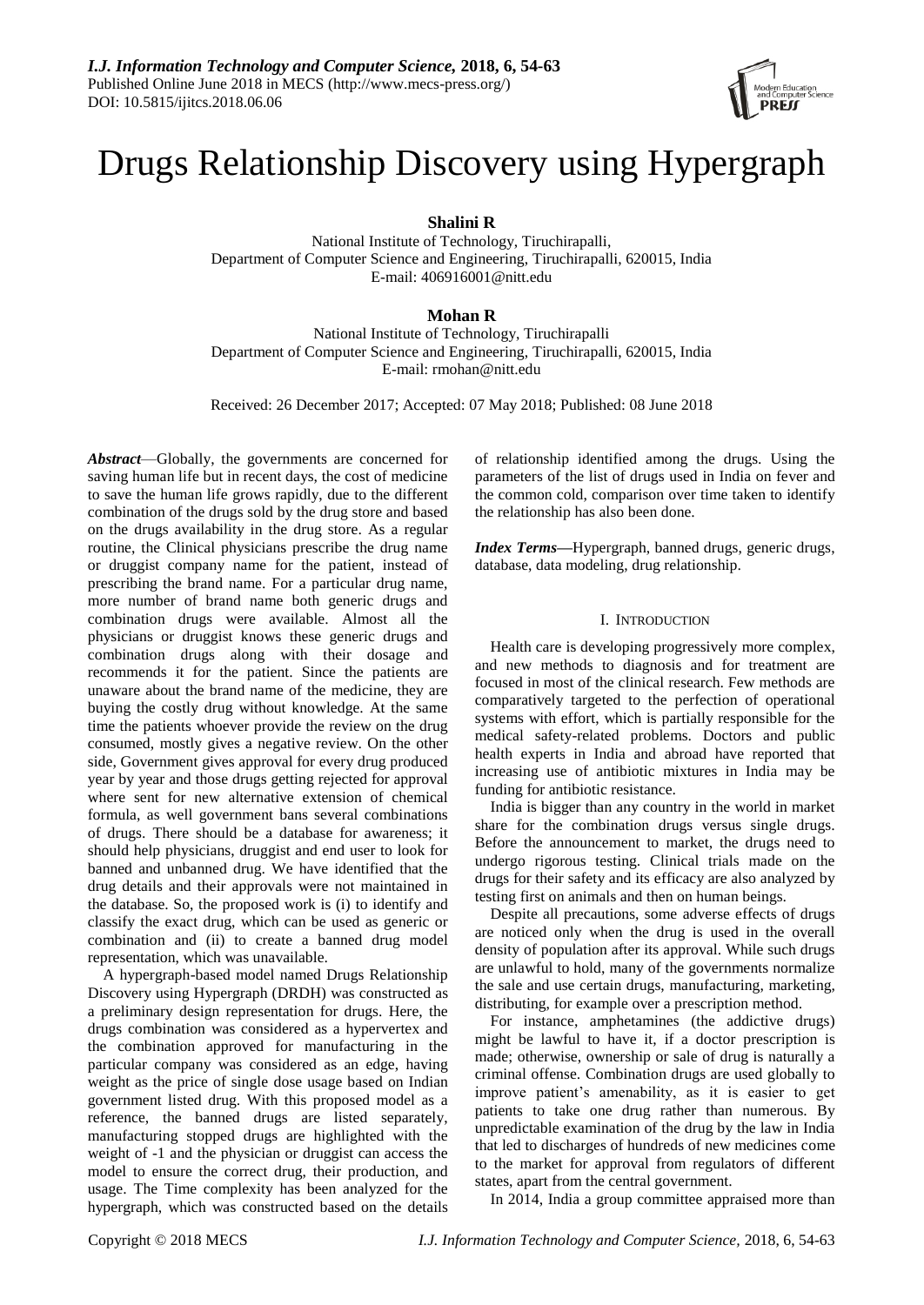6,000 blends that had come in the market established only on state regulators' approval. Policymakers provided pharmaceutical companies accidental to retroactively substantiate the safety and worth of these drugs by succumbing data on their drugs. If medicine is to accomplish major gains in excellence, it must be transformed, and information technology will play a significant part, specifically with esteem to safety.

Hypergraph take an extensive view of standard graphs by describing edges among multiple vertices in its place of only two vertices. Hence some properties must be a generality of graph properties. Hypergraph can be observed as incidence structures. Hypergraph have a lot of other names. In computational geometry, a hypergraph might be called as a range space, and then the hyperedges are also called as ranges. In cooperative game theory, hypergraph is also called as simple games (voting games); this idea is useful to a resolution to the problems in social choice theory. Distinct varieties of hypergraph include kuniform ones, misperceptions, where no edge look as if a subset of another edge; and abstract simplified complexes, which grip all subsets of every edge.

This paper is organized as follows. The next section presents the related work for the relational representation of hypergraph and government ban on drugs. Section III develops a Drugs Relationship Discovery algorithm for the random walk computation. Section IV identifies relationship among the drugs, discusses about the construction of hypergraph for a sample dataset and evaluates the time taken to construct the hypergraph. Conclusions and Future Work are presented in Section V.

#### II. RELATED WORKS

#### *A. Hypergraph for Relational Representation*

[Hypergraph](https://en.wikipedia.org/wiki/Hypergraph) specify the collective idea of graphs by reassuring the portrayal of edges. An edge in a graph is merely a duo of vertices. As a substitute, a hyperedge in a hypergraph is a group of vertices. In clustering of vertices that can be structured and subsequently, some additional restrictions intricate in different possible definitions of hypergraph.

The hypergraph and its structure can be derivative from the three basic premises:

- 1. A hypergraph comprises of a non-empty set of hyperedges and a set of vertices.
- 2. A hyperedge is a limited set of vertices (different by specific roles they perform in that hyperedge).
- 3. A hyperedge is also a vertex and it can be linked by other hyperedges.

The relational model is the most generally used data model for storing the huge datasets, per chance due to the effortlessness of the tabular format which had transfigured database management systems. However, many real-world objects are recursive and associative in nature which creates storage in the relational model difficult. [1, 15]

From the Fig. 1, an instance of a nearly block-diagonal matrix and its equivalent hypergraph is shown. Each row of the matrix relates to a hyperedge, and each column relates to vertices v1 through v8. Iteratively bisecting the graph line up the blocks of the matrix on the diagonal. [14]



A hypergraph with a family E of a discrete subsets of a determinate set V, is represented as  $H=(V,E)$ . The memberships of E are called hyperedges, and the elements of V are named as vertices. Searching for comparable data models in a given database basically relates to the fundamental problematic of nearest neighbor search. Thoroughly correlating a query point q with each sample in a database X is infeasible because the linear time complexity  $O(|X|)$  tends to be exclusive in realistic large-scale settings. The large-scale application is most practical and suffer more from the curse of dimensionality due to scalability issue, since data below the modern analytics it contains thousands or even tens of thousands of dimensions, for instance, in documents and images. [2, 6]

Author [21] says each image can be represented by combination of the several visual concepts. Visual concept is the specific object or part of an image. There are several images in the database which can share multiple visual concepts. To capture such a relationship between group of images hypergraph is used. In the work, each image is considered as a vertex and each visual concept as a hyperedge in a hypergraph. All the images sharing same visual concept, form a hyperedge. Images in the dataset are represented using hypergraph. For each query image visual concept is identified.





Fig.2. Regulatory Control of Pharmaceutical Policies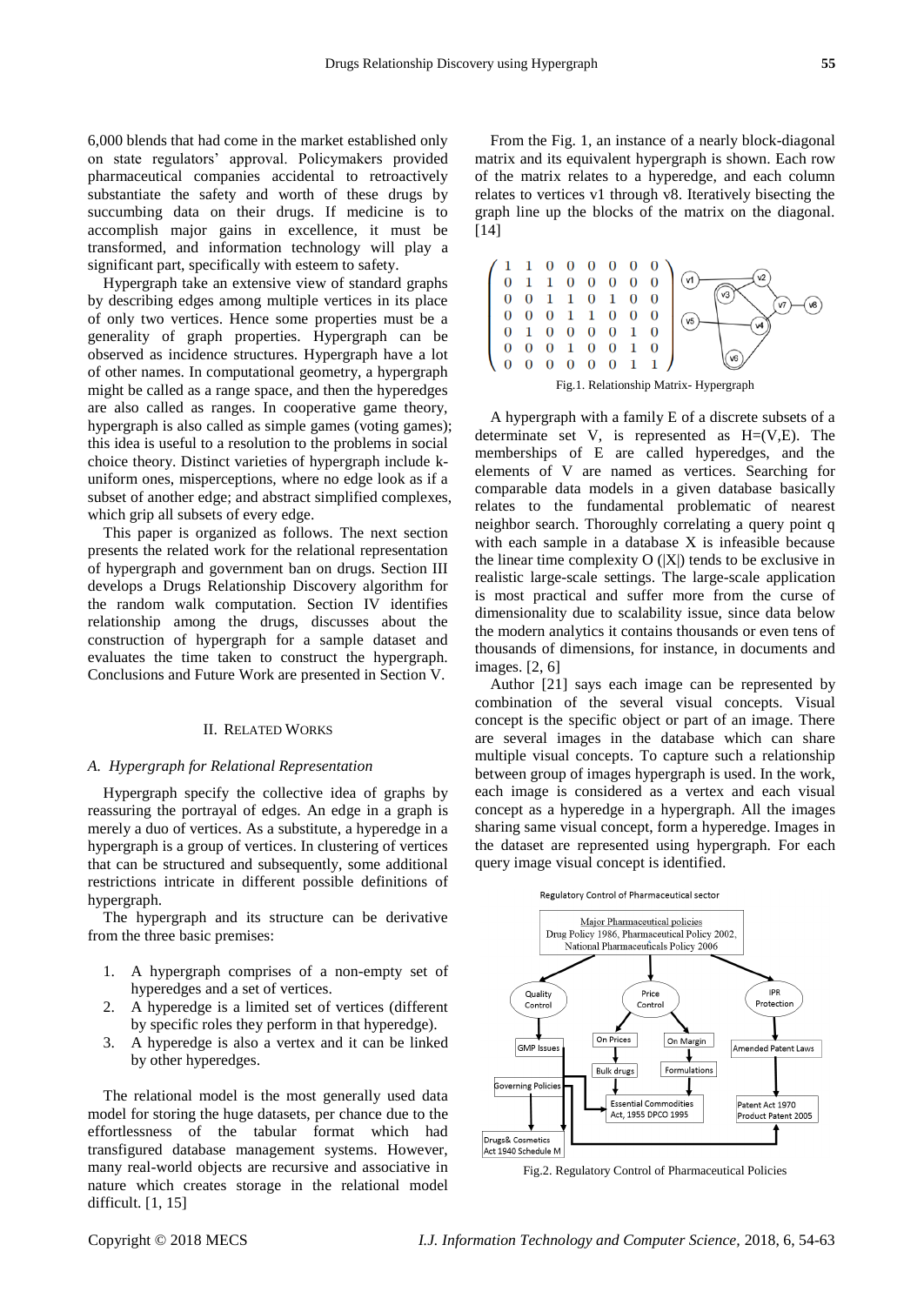### *B. Government and UNO ban on drug*

Until January 1986 the Drugs Control Organization which function, as a subordinate office underneath Directorate of Health Services and Director Health Services remained the Ex-Officio Drugs Controller. Thereafter, The Drugs Control Organization developed a self-governing Department with Drugs Controller as Head of Department.

The Drugs Control Department of Delhi State is impressive the requirements of succeeding statutes, accepted by Government of India in Fig. 2:

Drugs & Cosmetics Act, 1940 and Rules made their underneath.

- 1. Drugs & Magic Remedies (Objectionable Advertisements) Act, 1954.
- 2. Drugs (Prices Control) Order, 2013.

Main accomplishments of the Department in momentary are as under: -

- 1. Inspection for grant / renewal of licenses to produce allopathic drugs together with whole human blood / blood components / Blood products, surgical dressings, diagnostic reagents/ Kits, disposable syringes/needles/perfusion sets, repacking of drugs, homeopathic medicines, and cosmetics.
- 2. Analysis for grant / renewal of licenses for retail and wholesale of drugs together with homeopathic medicines. No license for the auction of Ayurveda /Unani / Siddha medicines and cosmetics is compulsory.
- 3. The assemblage of samples of drugs & cosmetics from mfg./ sale premises for test / investigation to check their quality being produced and retailed in Delhi.
- 4. Assessments and raids with an opinion to identify faults under the Act in particular movement and sale of bogus drugs/ cosmetics.
- 5. Inquiries of cases of infringements under the Act.
- 6. Assessments of the premises licensed for production and retail of drugs, with an opinion to guarantee that directions of the licenses are complied with.
- 7. Initiation of tribunals against persons / firms found contravening the provisions of the Act.
- 8. Under the Act, various advertisements printed in newspapers, periodicals and journals are examined for abhorrent advertisements.
- 9. Explorations are carried out in all such circumstances where infringements are perceived. Suitable action is taken, and tribunals are launched under the Act in contradiction of the persons originate publishing abhorrent advertisements.
- 10. Underneath the Order, sales premises are checked to confirm that drugs are retailed at a price not beyond the maximum retail price plus local taxes owed extra. Most people found violating the said

Order are impeached under the Essential Commodities Act, 1955 read with the Drugs (Prices Control) Order, 2013. [18]

Besides, the Drugs Control Department also brings out the following deeds.

- 1. Advises a new industrialist regarding necessities of premises, location, plant & machinery,etc. for setting up a factory for the production of drugs/cosmetics.
- 2. Assigns narcotic drugs to the licensed drugs industrial units.
- 3. Brings out surveys to discovery out the availability of indispensable drugs in the market and interconnects details of scarcity, if any, to the National Pharmaceutical Pricing Authority, Ministry of Chemicals & Fertilizers, Govt. of India, every month, for observer up action. [5]

The Central Drugs Standard Control Organization (CDSCO) in India in 2016 has forbidden the manufacture and sale of more than 300 fixed-dose drug combination to avert the abuse of drugs and to avert drug resistance.A gazette notification by Ministry of Health and Family Welfare has banned more than 300 medicines of fixed drug combinations. The Health Ministry banned more than 300 fixed drug combinations over a gazette notice. The ban, which originates into result immediately, follows commendations of an expert committee designed to examine the effectiveness of these drug blends. [3, 9]

## *C. Data modeling on Approved and Ban Drugs*

Now knowledge workers have greater challenges to deal with these vast, variety data and information flowing from many direct ions into our repositories. Internet of Things is another wide area, where we have greater and real-time challenges to deal with data from electronic devices, those which could be unstructured or semistructured [22]. This work on the review of knowledge representation models will lead knowledge workers and researchers to choose from these models or to propose newer models to manipulate and process data and information to acquire, extract, represent and codify knowledge. This ultimately leads building KB that can handle bigger data and information for Expert Systems.

Virtually every allopathic drug has the capability to cause some side effects. Drug regulators consider the welfares of a drug against its adverse side effects before approving it. Typically, this endorsement is built on evidence gathered during clinical trials (CTs) on the drug. However, when the drug is permitted and promoted, adverse responses not observed during clinical prosecutions can crop up. This is for the reason that CTs have margins of time, number of subjects, their ethnic/age/health composition, etc. In observation of this, pharmaceutical companies are predictable to monitor, on an enduring basis, the adverse effects experienced by users of their drugs.

Adverse drug reactions (ADRs) are disagreeable events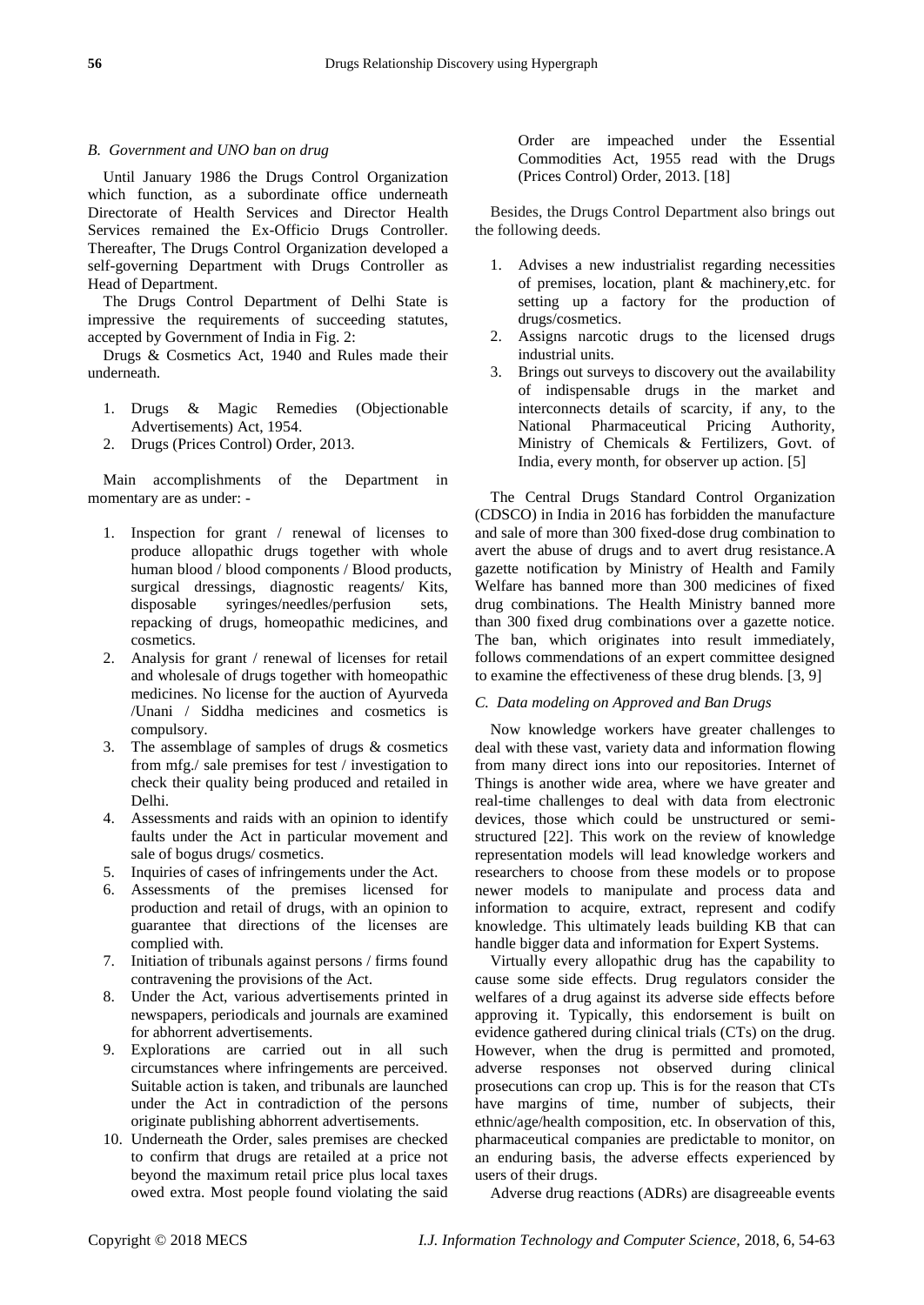which are supposed to have been caused by a drug or medicine. Such ADRs in the real world are conveyed concurrently to health authorities (HA) and the market authorization holders (MAH). These ADRs are then archived by the MAH and HAs. The two foremost databases of such reports are the US FDA's adverse event reporting system (FAERS) and the WHO's 'Vigibase.' The reckoning of such ADRs in these databases is in millions. This kind of an observing activity is occasionally called 'pharmacovigilance'. It is frequently based on voluntary reporting of ADRs by doctors, patients, pharmacists, etc. [4, 19]

### *D. Study on Drug based Data Modelling*

The study was made on an idea of iterative method which initially form a database of all drugs promoted in another country, an expert system providing dose prescribed in patients with renal insufficiency and a prototype for documentation of prescriptions in inpatients. Essential elements of a drug demand are a trade name, dosage form, strength, dosage regimen (amount of recommended units and timing of drug administration), and route of administration. While drug databases of promoted drugs contain trade name, dosage form, and forte, they typically do not allocate a unit of recommendation or route of administration to the trade name.

The article also analysis the following model requirements: (1) calculation of prescribed dose for all dosage forms; (2) volume calculation of recommended unit for liquid dosage forms; (3) opportunity to link evidence-founded information to the database to upsurge drug safety and efficiency and to make the most of the specificity of electronic alerts; (4) providing of meaningful default values and drop down lists to facilitate prescribing; and (5) inclusion of all promoted drugs in unique database.

For a prescription-oriented drug database, to allow electronic dose calculation, the relation between the denominator of strength and recommended unit must be available in the coded form. While these are typically identical for most solid, single-dose dosage forms (e.g., tablet), this does not hold true for liquid dosage forms (e.g., strength, 50 mg/1 mL; recommended the unit, quantifying spoon)

Therefore, a factor concerning volume or amount included in the unique prescribed unit to the denominator of the asset must be defined, which likewise can be castoff for calculation of the volume of the recommended unit and calculation of the really applied dosage after prompt suspension of an infusion. Short of this factor the recommended dose and volume cannot be calculated. For topical dosage forms like creams, the recommended unit typically cannot be quantified. Accordingly, a factor relating strength and recommended unit cannot be defined, which means that it is not likely to calculate the dosage unless the recommended unit and the included quantity of energetic ingredient can be indicated quantitatively in Fig. 3. [13].

## *E. Relationship of Generic drugs and its Combination representation*

From the study<sup>[23]</sup>, Predicts ARV drugs consumption for Jugal hospital ARV pharmacy using data mining technique. Result with the data set suggests that tree based modeling approach can effectively be used in predicting the consumption of ARV drugs. By utilizing the KDD process as primary methodology, the study met the prediction process through extraction and preparation of data sets. Finally, the M5P model tree was a better technique for development of prediction method for Jugal hospital ARV pharmacy.

A generic drug is a pharmaceutical drug that is comparable to a brand-name product in dosage, strength, the path of management, quality, performance, and purposeful use. The term may also refer to any drug endorsed under its chemical name without advertising, or to the chemical makeup of a drug slightly than the brand name under which the drug is sold. As per worldwide market tendency, it is predictable that almost \$150 billion value of drugs will be off patented through the period 2010 to 2017, which will assist as a stage for pharmaceutical companies to improve generic drugs. The pharmaceutical industry in India has exposed a notable growth which in turn has increased the economy of India. [16]

Regarding authorization of pharmaceutical products in the European countries like India is more intricate than in the US, with individually member state taking a knowledgeable authority in accumulation to the European Medicines Agency [EMA], which supervises EU-wide authorization of medicines. The EMA defines a generic medication as a medicine that is developed to be similar to a medication that has previously been authorized (the 'reference medication'). A generic medication comprises the similar active substance(s) as the reference medication, and it is used at the similar dose(s) to treat the same disease(s) as the reference medication. However, the term of the medication, its appearance (such as color or shape) and its wrapping can be disparate from those of the reference medication[1]. Authorization of medication in the EU can be done via three dissimilar routes: The Centralized Procedure [CP], the Decentralized Procedure [DCP] or the Mutual Recognition Procedure [MRP]. Additionally, National Procedures [NP] are in place in specific member states, which sanction a medicine to be authorized by the knowledgeable authority in that specific member state.

The Indian government started heartening more drug developed by Indian companies in the early 1960s, and with the Patents Act in 1970. The Patents Act detached composition patents for foods and drugs were condensed to a retro of five to seven years. The resulting nonexistence of patent protection generated a niche in both the Indian and worldwide markets that Indian companies occupied by reverse- engineering new dealings for manufacturing low-cost drugs. The code of morals issued by the Medical Council of India in 2002 calls for doctor of medicine to recommend drugs by their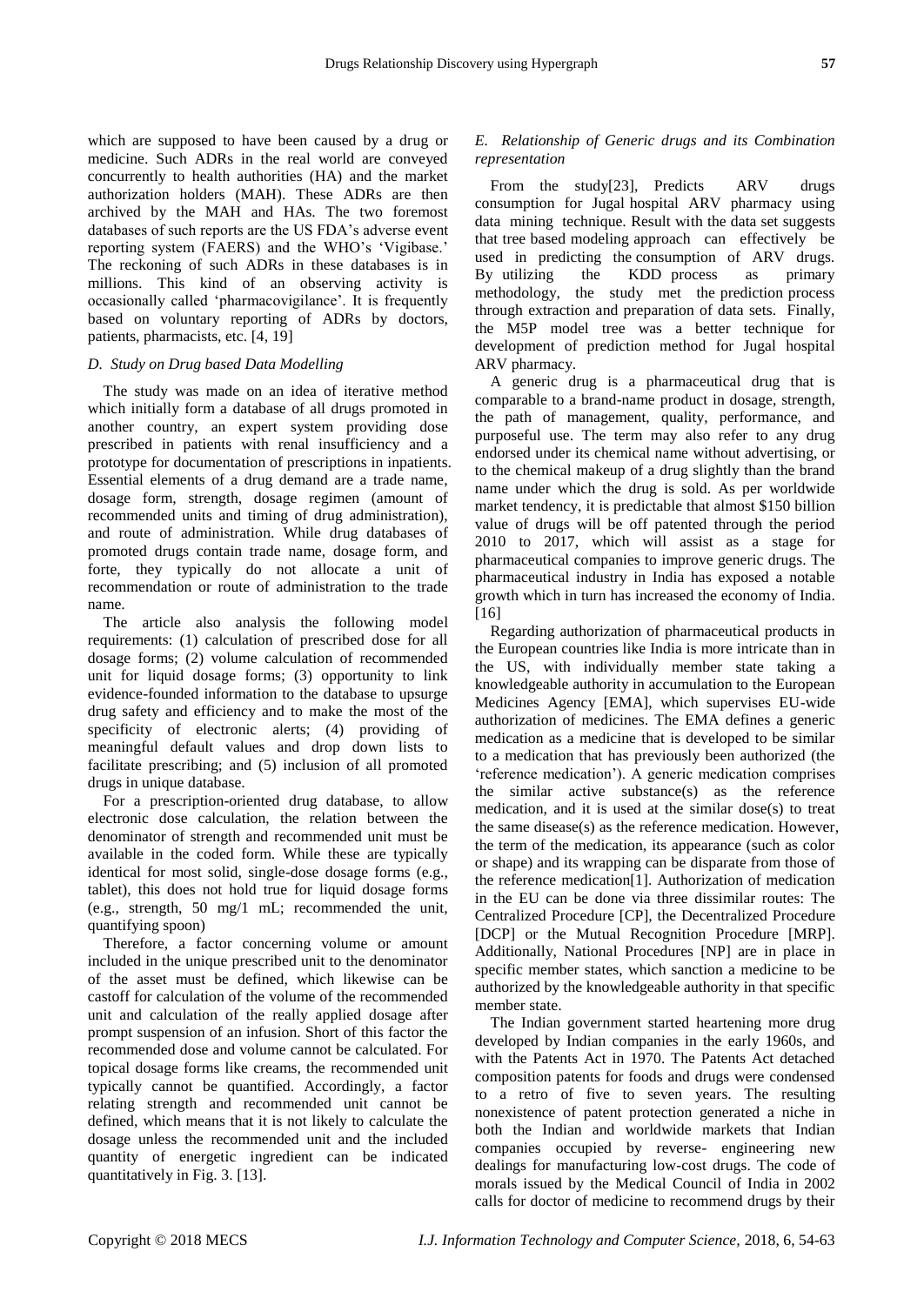generic names merely.

World Health Organization (WHO) that represents the pharmaceutical product which:

- o is typically envisioned to be substitutable with an innovator product,
- o is factory-made without a license from the modernizer company, and
- o is advertised after the expiry date of the patent or other exclusive rights.

There are differing legal requirements in different jurisdictions that define the specifics of what a generic medicine is. However, one and fore most ideologies behind the safe and active use of generic medications is the perception of bioequivalence.[7]

Earlier research has shown a relationship between education level and considerate about generic medicines and exhibits those analysis patients about generics outcomes in greater use of these drugs.



Fig.3. Schematic representation of the drug database model

With limited exemptions, though, the literature has not recognized exact concerns around generics amid older patients. Studies in Germany and Canada have revealed that some patient's deliberate generic drugs, warfarin for instance, chancier to use than brand label drugs

The association among health literateness and views about generic medicines may be connected to patients' understanding of written information on generics, such as generic drug promotions. Patients' capability to direct through healthcare systems and accomplish their chronic health difficulties is roughly related to their health literateness skills. By extension, media campaigns envisioned to promote generic drugs may have a slight impact on generic medicine use except they account for the health literateness levels of the target population. Direct to consumer marketing may also clarify the relationship between health literateness and generic medicine beliefs.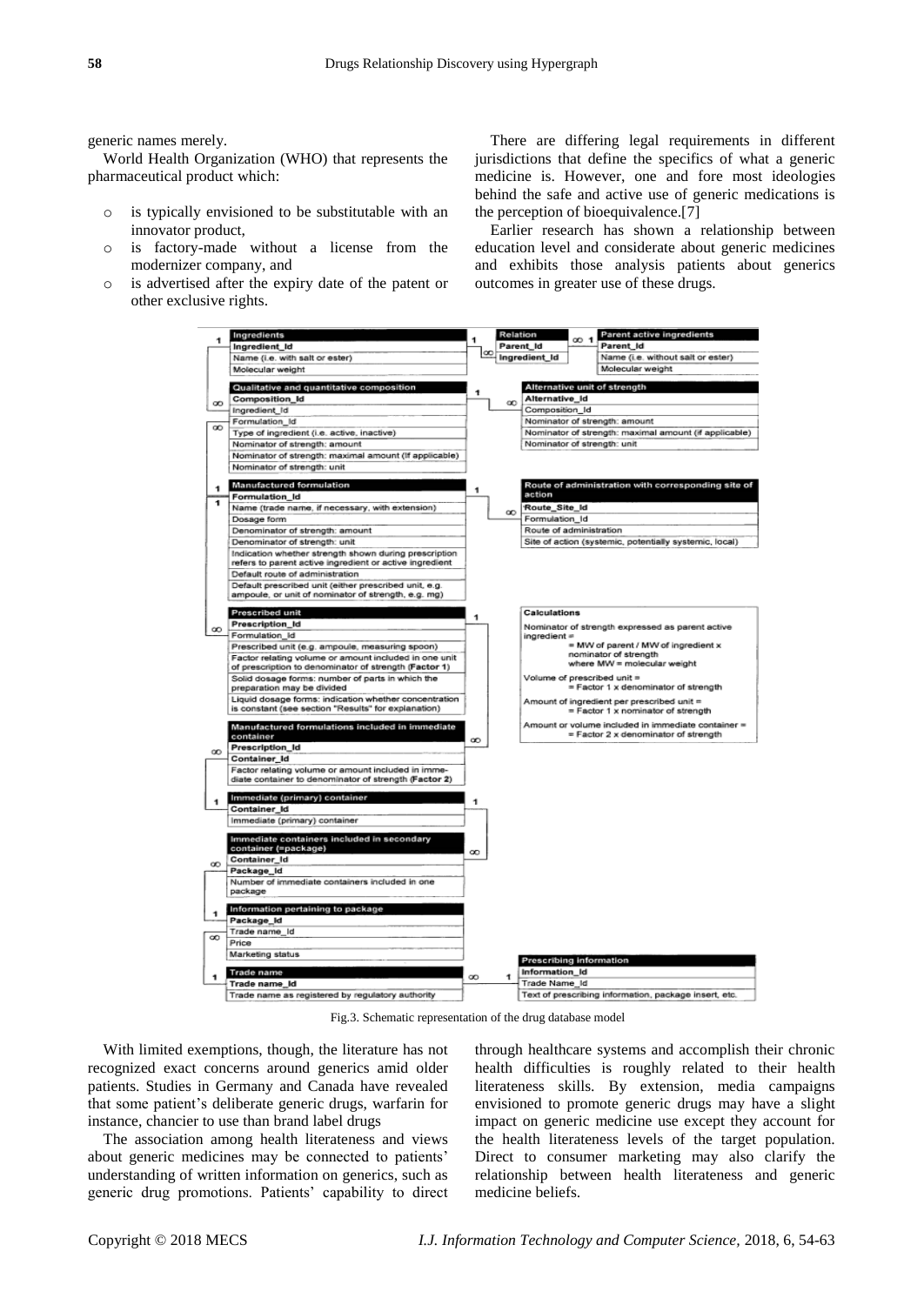The difficulty of health literateness and generic medicine beliefs things to see the significant role of the physician in undoubtedly interactive information almost generic drugs with their patients.

Indeed, originate that patients of doctors with deprived communication skills also had additional negative visions on the generic drugs. Because doctors have the essential responsibility for enlightening patients about medicines, those who communicate below par with patients might not share significant information around generic drugs, thus providing a probable explanation for this observed connotation between doctor communication ability and patients' views about generics. Patients with insufficient health literateness have trouble in knowing pronounced as well as inscribed medical information, so they may be particularly inclined to lose important messages about medications from doctors who communicate poorly [10].

Nevertheless, 90% of the Indian domestic pharmaceutical market, of 1, 00,000crores and further, comprises drugs retailed below the brand names. There merely not enough generic names equals to the branded medicines retailed. More than 50,000 crores that are half the market and more fixed-dose combinations (FDA) of drugs are partially irrational. Numerous FDC drugs which comprise even eight or nine medicines. To inscribe, and recollect, the constituents of FDC drugs in generic names is unfeasible, since that there would be thousands of FDC products. A blend drug is a fixed-dose combination (FDC) that comprise of two or more active pharmaceutical ingredients (APIs) united in a single dosage form, which is produced and disseminated in fixed doses.

Even if the doctor accomplishes to write a recommendation in generic terms for single-ingredient drugs, pharmacists will vend the brand that maximizes their commission and will in all probability not stock the less costly but comparable product or generic medicine which is good. This overthrows the basic intent of making medicines dose in affordable for customers. Prescription by generic names simply shifts the attention of the pharmaceutical industry's immoral drug elevation to the pharmacist; missing from the prescriber, and resultant in business as usual. Medicines will remain accountable for whatever from 50% to 80% of treatment expenses. [8]

The push to generics is lauded by many stakeholders. In global economic environs that is gyratory increasingly antagonistic to the generic drug manufacturer, this is an audacious move, suggestive of the government's categorical support for the few key industries.

Before institutionalizing generics-only policy to the right direction, it is essential to assess and make sure that the Indian generic companies are capable of taking the task. The policy which moves further than rhetoric in different sectors like health, faulty policy design that is affects the country's mortality statistics. [11, 12]

Indian companies secretarial for the approvals of nearly 40% in the US financial year ended with the 30 September, and the US Food and Drug Administration (FDA) which permitted a record of 763 generic drugs. First and the primary is the Quality of production. Lately, some of the domestic firms have failed to meet the FDA regulations. Known world over for Quality, Indian firms need to achieve well to give reproducible and trustworthy production consistently from the manufacturing lines to meet the specifications of FDA, keeping economic the cost of production, financing costs, better infrastructure and condensed power and other utility costs, lower taxes and tariffs [16].

According to the report of FDA in Generic Drug Program were approved in the financial year of 2016-17, outstanding with 651 last years, that too was a record. The regulator provides 174 tentative approvals for the year during 2016-17. [20]

#### III. PROBLEM DESIGN

The proposed model constructs a relational model on the individual drugs and the combination generics, which are alive for sales with their trade name and cost. Cost is set to -1, when the drug and its combination is banned or stopped production, which will support the Physicians or Druggist or Patient to avoid using it. It can be regional wise or country wise or global model to ensure the drug usage for saving an individual life.

The **Hypergraph**  $(\Psi)$  model is to represent the individual drug, and its combination drugs are considered as **hypervertex**  $(v)$ , The company which approved to produce the drug with a trade name is considered as **hyperedge()** where their cost is represented as **Weight().**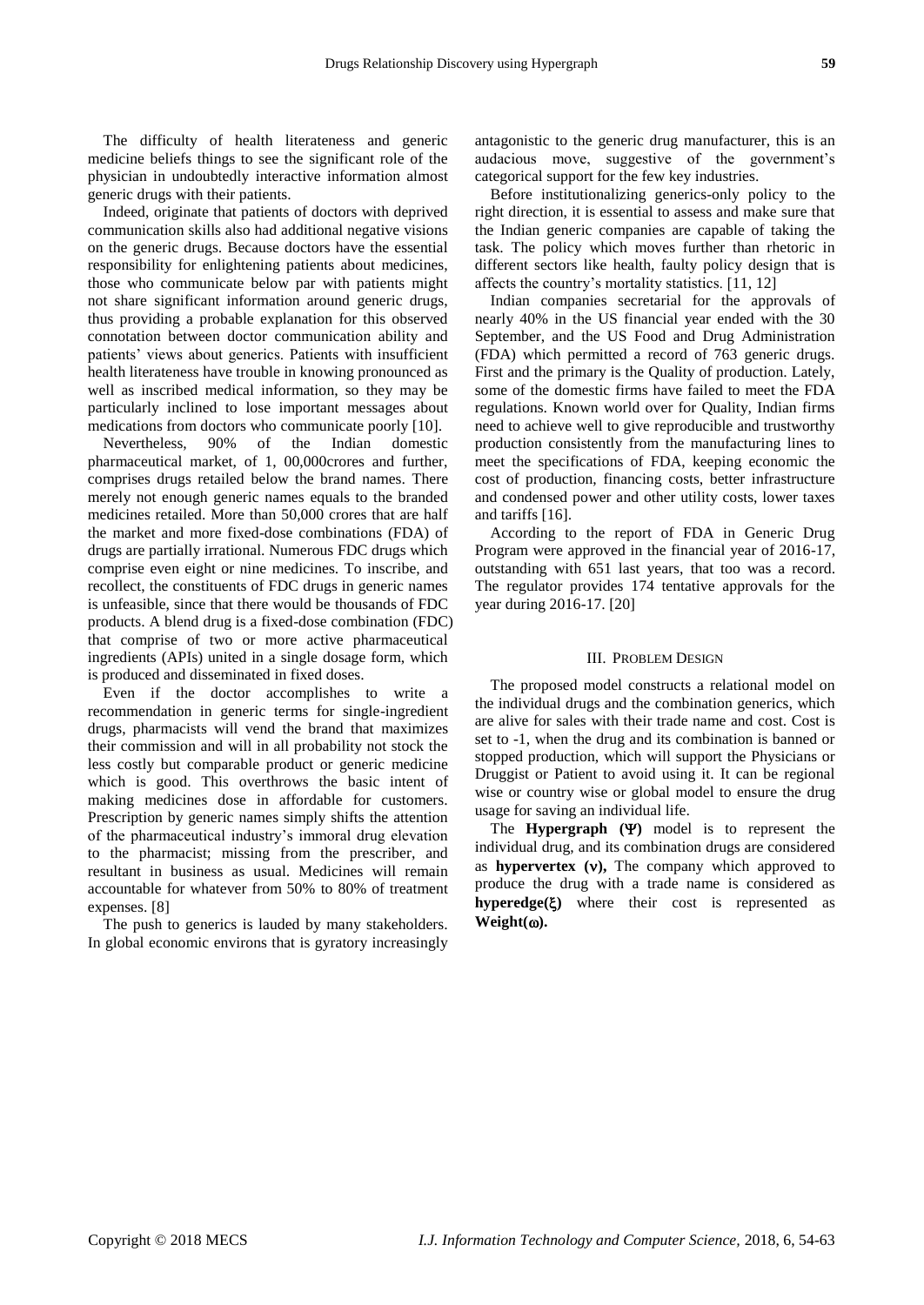| <b>Drugs Relationship Discovery using Hypergraph Algorithm (DRDHA):</b>                                                    |  |  |  |
|----------------------------------------------------------------------------------------------------------------------------|--|--|--|
| <i>Input:</i> Drug or Its Combinations $(v_1, v_2, v_3, , v_m)$ , Tradename as hyperedge, $(\xi_1, \xi_2, \xi_3, , \xi_m)$ |  |  |  |
| and Cost $\{\omega_1, \omega_2, \omega_3, \ldots, \omega_n\}$                                                              |  |  |  |
| <b>Output:</b> Construct as HashSet of drugs N, relationship as HashMap like $\lt \xi$ , $\omega$ and Hypergraph           |  |  |  |
| $(\Psi)$ of unique model.                                                                                                  |  |  |  |
| <i>Procedure:</i>                                                                                                          |  |  |  |
| Step 1: Read the individual drug information from the CSV file to a String array, L.                                       |  |  |  |
| Step 2: For each string, i in the array L, which holds Drug Name, Brand Name, Combination                                  |  |  |  |
| Generics, Manufacturers, Type, Single Dose Cost perform the following,                                                     |  |  |  |
| First value in 'i' is drug name,<br>a.                                                                                     |  |  |  |
| Second value in the CSV is brand name termed as $\xi_i$<br>$\mathbf{b}$ .                                                  |  |  |  |
| Third value in the CSV is Combination Generics<br>$c_{\cdot}$                                                              |  |  |  |
| a) Generics drugs with quantity are concatenated with $4.4$                                                                |  |  |  |
| b) Split the '+' found in the drugs and add to list of $\bf{v}$                                                            |  |  |  |
| c) Create a hyperedge, $\xi_i$ relationship with the above found hypervertex                                               |  |  |  |
| d. Fourth value in the CSV is Manufacturer                                                                                 |  |  |  |
| e. Fifth value is termed to be cost of one dosage $\omega$ , is mapped $\langle \xi, \omega \rangle$                       |  |  |  |
| Step 3: Another csv contains the drugs and combination of generics which are ban by government,                            |  |  |  |
| a. If the combination is found with reference to hyperedge.                                                                |  |  |  |
| b. That list is compared to the map $\langle \xi, \omega \rangle$ to and update the cost to -1.                            |  |  |  |
| Step 4: Final stage of derived Hypergraph with the relation is obtained.                                                   |  |  |  |

#### IV. EXPERIMENTAL DESIGN AND RESULT

The dataset details about the generic medicine list and its price are downloaded from the Government of India's, Bureau of Pharma Public Sector Undertakings of India with The Department of Pharmaceuticals, Ministry of Chemical and Fertilizers. The department website is mentioned here. [http://janaushadhi.gov.in/.](http://janaushadhi.gov.in/)

The Details of a drug banned and the authorized sales of the brand name of the combination of generic drugs in India was listed in Central Drugs Standard Control Organization, Director General of Health Services, Ministry of Health and Family Welfare, Government of India website, [http://cdsco.nic.in.](http://cdsco.nic.in/)

Both datasets are not representing the single data model. In this case, testing the generic drugs and combinations for fever and common cold oriented detail is consider as the dataset for the sampling, to construct hypergraph of drugs used and tabulated above in table 1.

| No. of drugs            | Category    | Drug Name        | No of hyper _edge<br>has 1 vertex | No of hyper_edge<br>has hyper_vertex | No of hyper_edge<br>banned in India |
|-------------------------|-------------|------------------|-----------------------------------|--------------------------------------|-------------------------------------|
| 1                       | Fever       | Acetaminophen    | 90                                | 9                                    | $\theta$                            |
| $\mathbf{2}$            | Fever       | Aspirin          | 87                                | 223                                  | $\overline{0}$                      |
| 3                       | Fever       | Ibuprofen        | 138                               | 96                                   | $\mathbf{0}$                        |
| $\overline{\mathbf{4}}$ | Fever       | Ketoprofen       | 17                                | 9                                    | $\theta$                            |
| 5                       | Fever       | Metamizole       | 15                                | 142                                  | 157                                 |
| 6                       | Fever       | Naproxen         | 8                                 | 9                                    | $\overline{0}$                      |
| 7                       | Common Cold | Acrivastine      | $\mathbf{0}$                      | $\overline{c}$                       | $\mathbf{0}$                        |
| 8                       | Common Cold | Codeine          | 145                               | $\Omega$                             | $\Omega$                            |
| 9                       | Common Cold | Chlorpheniramine | 37                                | 221                                  | $\overline{0}$                      |
| 10                      | Common Cold | Guaifenesin      | $\overline{c}$                    | 661                                  | $\Omega$                            |
| 11                      | Common Cold | Homatropine      | 14                                | 11                                   | $\Omega$                            |
| 12                      | Common Cold | Noscapine        | 15                                |                                      | $\overline{0}$                      |
| 13                      | Common Cold | Oxymetazoline    | 26                                | 3                                    | $\overline{0}$                      |
| 14                      | Common Cold | Pseudoephedrine  | 5                                 | 259                                  | $\Omega$                            |
| 15                      | Common Cold | Triprolidine     | 7                                 | 52                                   | $\Omega$                            |

Table 1. List of Drugs and its vertex for fever and common cold used in India

## *A. Construction of hypergraph*

Based on the above dataset on drug and its combination are medically termed as generic drugs and Combination of generic drugs. Each generic drugs have single vertex and whereas the combination of generic drugs is an association of more than one generic drugs.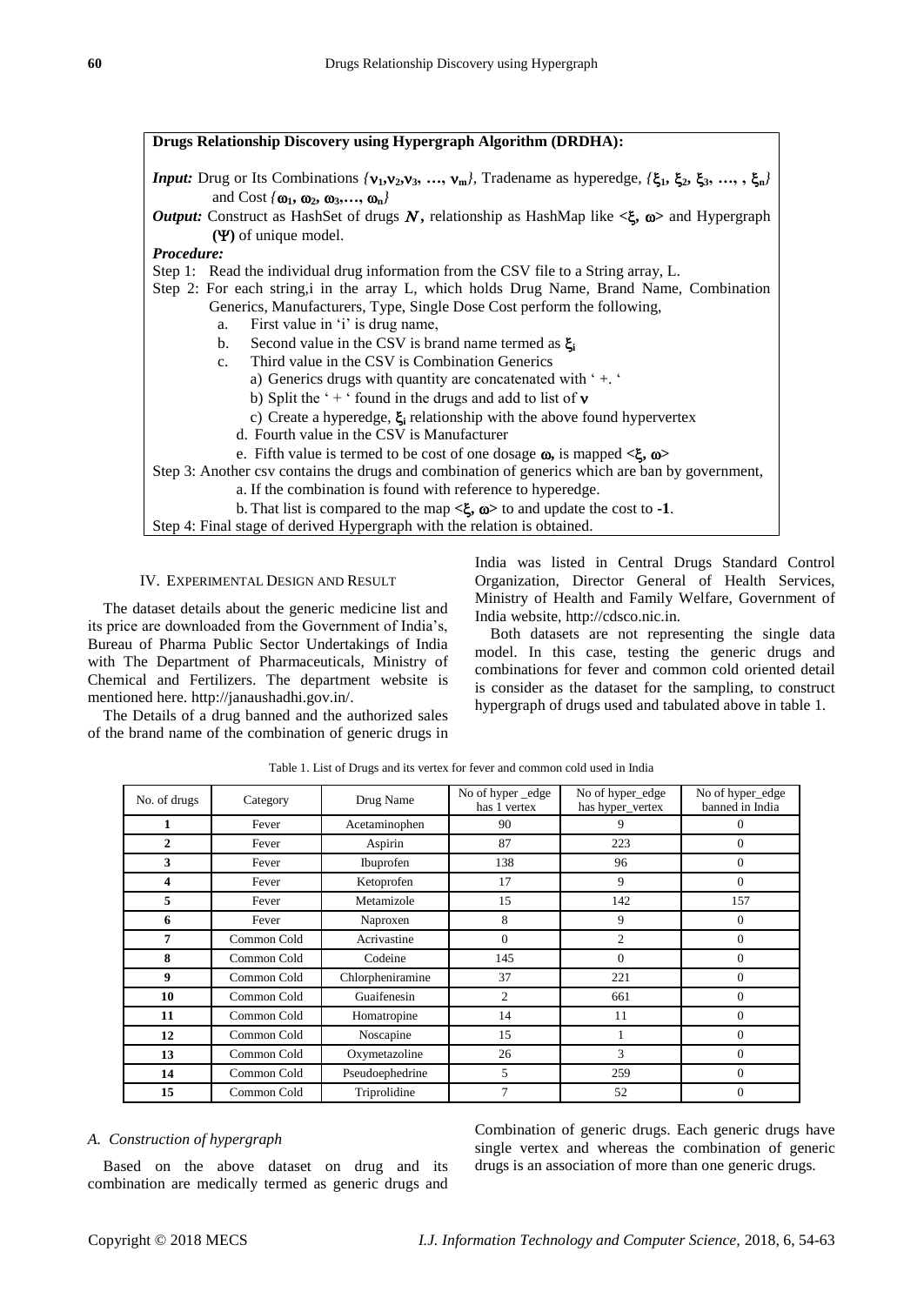| <b>Drug Name</b> | <b>Brand Name</b>           | <b>Combination Generics</b>             | <b>Manufacturers</b>        | <b>Type</b>                               |
|------------------|-----------------------------|-----------------------------------------|-----------------------------|-------------------------------------------|
| Naproxen         | Artagen                     |                                         | Ranbaxy                     | Tablet                                    |
| Naproxen         | Movibon                     |                                         | Brown & Burk Pharmaceutical | Tablet                                    |
| Naproxen         | Movibon (250mg)             |                                         | Micro B & B                 | Tablet                                    |
| Naproxen         | Naprosyn                    |                                         | <b>RPG Life Sciences</b>    | Capsule/Tablet                            |
| Naproxen         | Naprosyn                    |                                         | <b>RPG Life Sciences</b>    | Capsule/Tablet                            |
| Naproxen         | Xenar - Cr                  |                                         | Elder Pharmaceuticals       | <b>Modified Release</b><br>Capsule/Tablet |
| Naproxen         | Xenobid                     |                                         | Shreya (Rallis India)       | Capsule/Tablet                            |
| Naproxen         | Xenobid Gel                 |                                         | Shreya (Rallis India)       | Cream/ Gel/<br>Ointment                   |
| Naproxen         | Arthopan                    | Naproxen, Pantoprazole                  | Crescent Therapeutics Ltd.  | Capsule/Tablet                            |
| Naproxen         | Arthopan $(500+20)$         | Naproxen, Pantoprazole                  | Crescent Therapeutics Ltd.  | Capsule/Tablet                            |
| Naproxen         | Naprodom $(250+10)$         | Naproxen, Domperidone                   | Crescent Therapeutics Ltd.  | Capsule/Tablet                            |
| Naproxen         | Naprodom $(500+10)$         | Naproxen, Domperidone                   | Crescent Therapeutics Ltd.  | Capsule/Tablet                            |
| Naproxen         | Naxdom 250                  | Naproxen, Domperidone                   | Sun Biotic Labs.            | Capsule/Tablet                            |
| Naproxen         | Naxdom 500                  | Naproxen, Domperidone                   | Sun Biotic Labs.            | Capsule/Tablet                            |
| Naproxen         | Pacinac -NP                 | Naproxen, Domperidone                   | Gentech Healthcare Pvt Ltd  | Capsule/Tablet                            |
| Naproxen         | Xenadom (250mg/<br>$10mg$ ) | Naproxen 250mg +<br>Domperidone 10mg    | Mesmer (Icon)               | Capsule/Tablet                            |
| Naproxen         | Xenadom (500mg/<br>$10mg$ ) | Naproxen $500$ mg +<br>Domperidone 10mg | Mesmer (Icon)               | Capsule/Tablet                            |

Table 2. Sample data for drug 'Naproxen' based generic medicine and its combination brand details

For example, a sample dataset of Naproxen is shown in table 2, It contains 8 generic and 9 combination generic drugs. Using the dataset details based on table 1, the following table 3 is constructed step by step, to denote the number of hyperedges and its relationship among the vertex. 1, 2, 3, … 15 are the sample details given below

along with the notification flag indicates the banned medicine in India.

Based on the above table 3, the graph of the following Fig. 4 highlights the comparison of vertex and hypervertex found among the 15 drugs.

| No. of drugs     | No of hyperedge<br>has 1 vertex | No of hyperedge has<br>hypervertex | No of hyperedge<br>banned in India |
|------------------|---------------------------------|------------------------------------|------------------------------------|
| 1                | 90                              | 9                                  | $\theta$                           |
| $\overline{2}$   | 177                             | 232                                | $\overline{0}$                     |
| 3                | 315                             | 328                                | $\overline{0}$                     |
| 4                | 332                             | 337                                | $\Omega$                           |
| 5                | 347                             | 479                                | $-157$                             |
| 6                | 355                             | 488                                | $-157$                             |
| 7                | 355                             | 490                                | $-157$                             |
| 8                | 500                             | 490                                | $-157$                             |
| $\boldsymbol{9}$ | 537                             | 711                                | $-157$                             |
| 10               | 539                             | 1372                               | $-157$                             |
| 11               | 553                             | 1383                               | $-157$                             |
| 12               | 568                             | 1384                               | $-157$                             |
| 13               | 594                             | 1387                               | $-157$                             |
| 14               | 599                             | 1646                               | $-157$                             |
| 15               | 606                             | 1698                               | $-157$                             |

Table 3. Time taken for the construction of Hypergraph found in Table 3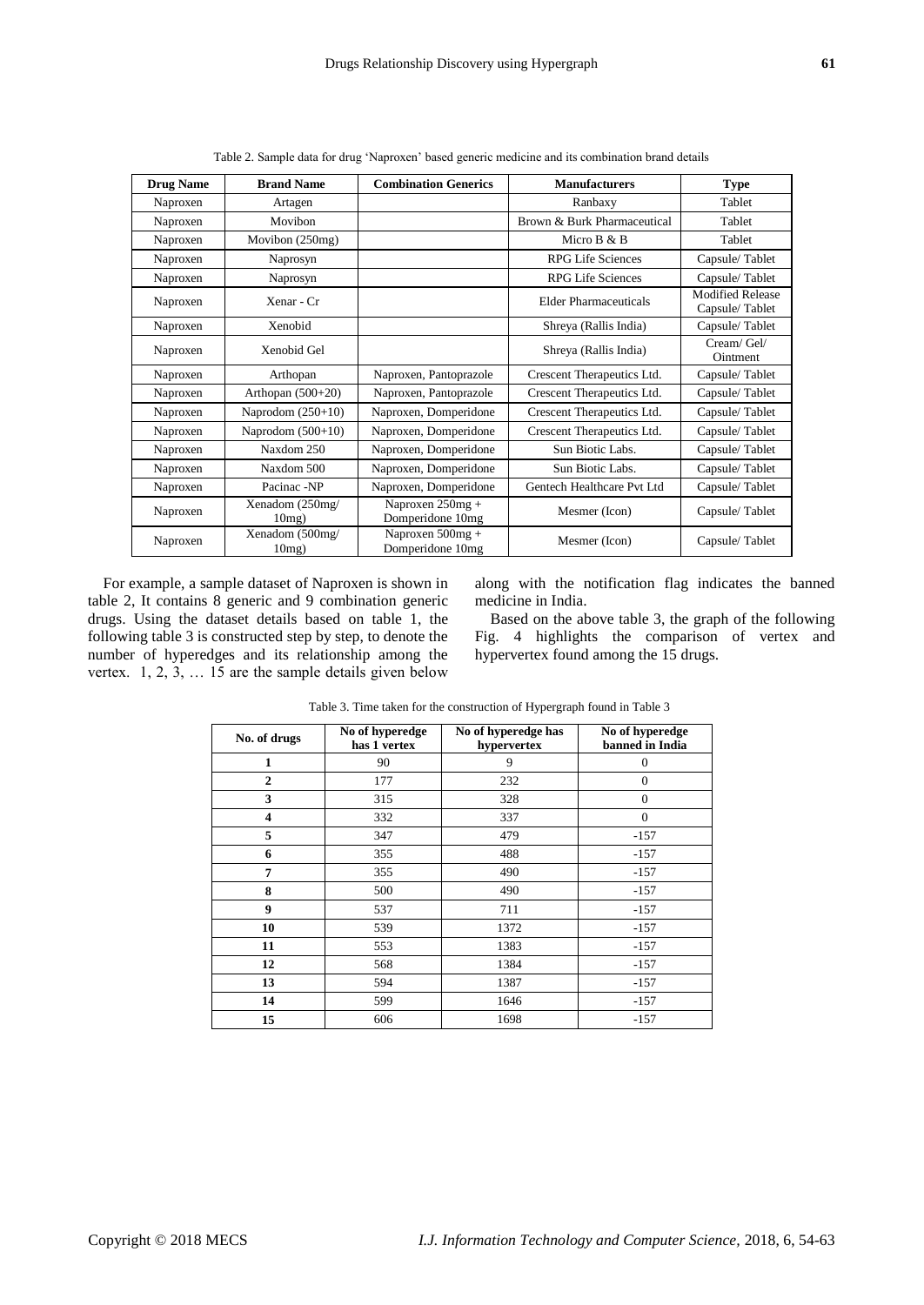

#### *B. Time taken for hypergraph*

Based on the table 1, hypergraph was constructed and their details were shown in table 3. Time take to identify the relationship among the drugs were shown in table 4 and its pictorial representation of the table is given in the below Fig. 5.

Table 4. Details of Relationship identified among the drugs

| No. of<br>drugs | Time taken to construct<br>Hyper Edge with 1<br>vertex (milliseconds) | Time taken to construct<br>Hyper Edge with more than<br>1 vertex (milliseconds) |
|-----------------|-----------------------------------------------------------------------|---------------------------------------------------------------------------------|
| 1               | 720                                                                   | 72                                                                              |
| 2               | 1326                                                                  | 1847                                                                            |
| 3               | 2343                                                                  | 2392                                                                            |
| $\overline{4}$  | 2341                                                                  | 2368                                                                            |
| 5               | 2444                                                                  | 3495                                                                            |
| 6               | 2493                                                                  | 3425                                                                            |
| 7               | 2485                                                                  | 3432                                                                            |
| 8               | 3645                                                                  | 3430                                                                            |
| 9               | 3796                                                                  | 5198                                                                            |
| 10              | 3775                                                                  | 10265                                                                           |
| 11              | 3885                                                                  | 9692                                                                            |
| 12              | 3991                                                                  | 9689                                                                            |
| 13              | 4184                                                                  | 9712                                                                            |
| 14              | 4198                                                                  | 11781                                                                           |
| 15              | 4249                                                                  | 11938                                                                           |

Based on the above Fig. 5 can identify the minimal time to construct the relationship among the drugs depends on the number of combinatorics of generic drugs.



based on Table 1

#### V. CONCLUSION AND FUTURE WORKS

This proposed work of construction of a hypergraph to identify the relationship among the generic drugs and its combinations was performed among the various common parameters like fever and the common cold in India. Implementation was performed among 15-drug to produce a hypergraph, which in turn was able to predict brands around 606 generic drugs and 1698 combination of drugs termed as hypervertex, among the complete 157 banned drugs in India. Drugs relationship was predictable, their price for single dose is represented as the weight of hyperedge and banned medicine is represented as -1.

In the future work, will help to find availability of drugs based on spatial database; where it can provide regional wise available medicines, and the next level of work will be to detect generic drugs and its combination based on symptoms of the patient.

#### **REFERENCES**

- [1] Amani Naser Tahat, Maurice HT Ling, "Mapping Relational Operations onto Hypergraph Model", The Python Papers volume 6, Issue 1, pp: 4, 2017, arXiv: 1105.6118 [cs.DB].
- [2] BekaErgemlidze, Ervin Győri, Abhishek Methuku, "Asymptotics for Tur´an numbers of cycles in 3-uniform linear hypergraphs, 2017, arXiv preprint arXiv:1705.03561, doi:10.1016/j.endm.2017.06.064.
- [3] Ministry of Health and Family Welfare of India online portal for National Health as Digital Initiatives, 2017, https://www.nhp.gov.in/
- [4] SamadhanGhubade, Krishna Asvalayan, SharayuParanjpe, Kushagra Gupta and Anil Gore, "On shapes of ADR report accumulation data banned drugs", Current Science, Volume 113, Issue 9, 10, pp. 1664-1667, 2017, doi:10.18520/cs/v113/i09/1664-1667.